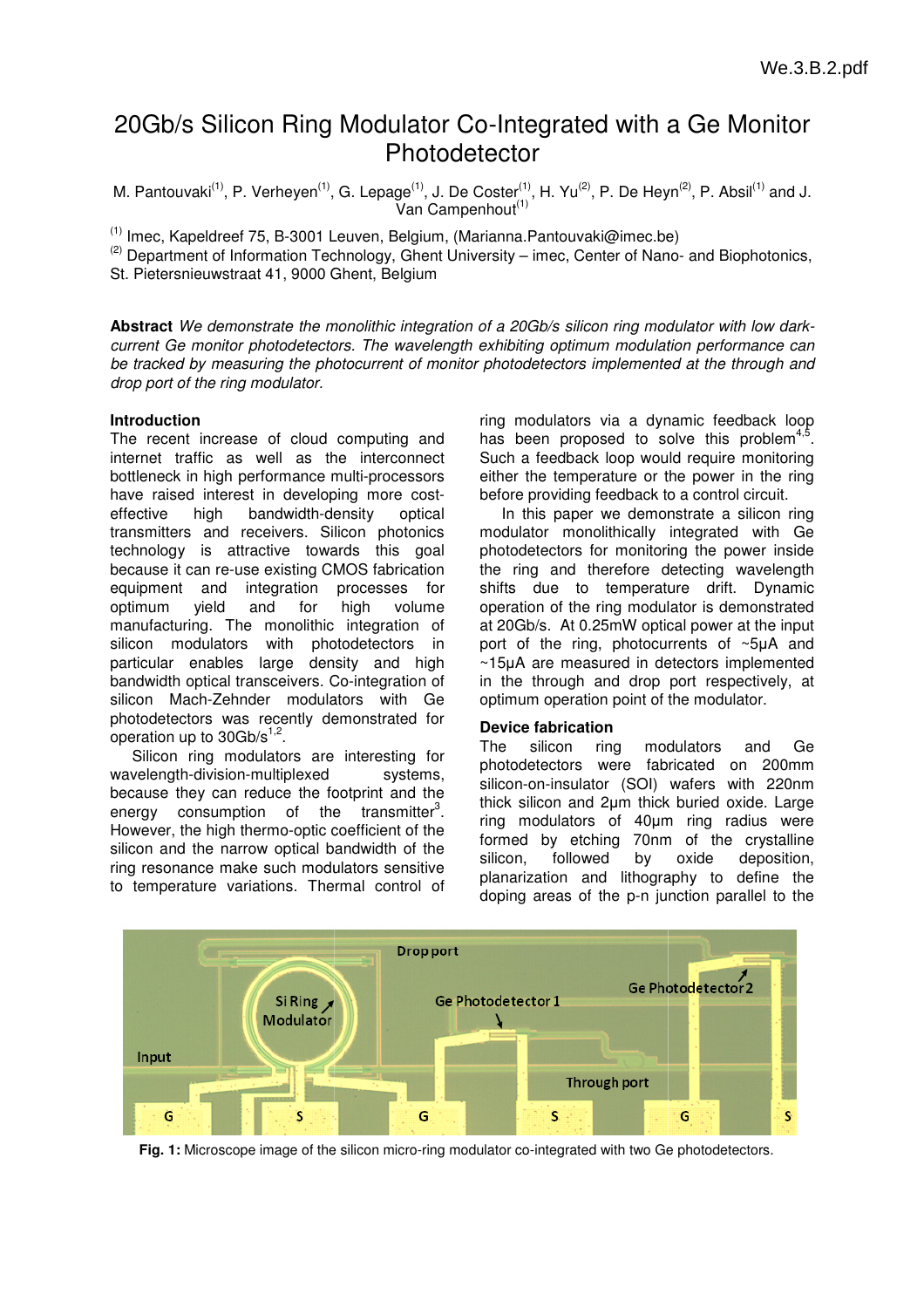ring waveguide. High-dose contact areas were formed  $\sim$ 2µm away from the ring waveguide. After implantation and rapid thermal annealing at ~1000ºC, a poly-silicon layer was deposited, annealed, patterned and planarised before the Ge epitaxial growth. The Ge module included epitaxial growth of Ge on the crystalline silicon silicon, Ge annealing at 850ºC, mechanical polishing (CMP), (CMP), doping and annealing at 550ºC. On top of the active devices a thick pre-metal-dielectric was deposited. This was followed by standard 130nm CMOS interconnect technology processing to form Wcontacts and Cu-metal lines for contacting the contacts and Cu-metal lines for contacting the<br>modulators and the photodetectors. More processing details can be found in <sup>2,6</sup>. Ge chemical-

#### **Experimental results**

Fig. 1 shows a microscope picture of the final silicon ring modulator with a bus waveguide and a drop port. In this design, identical Ge photodetectors based on vertical p p-i-n junctions of 20µm length were placed at the drop (Ge PD2) and through (Ge PD1) ports. The measured responsivity of these devices was ~ 0.37A/W at 1550nm and the dark current was ~ 0.37A/W at 1550nm and the dark current was<br>~ 28nA at -1.2V. At the through port, optical power was coupled into the photodetector via a ~20% coupler. The gap between the bus waveguide and the ring was 570 570nm, while the gap between the ring and the drop port was 800nm. The goal of this design was to achieve approximately the same maximum photocurrent on the two Ge photodetectors. pproximately the same maximum photocurrent<br>h the two Ge photodetectors.<br>Typical transmission spectra of the silicon

ring modulator are shown in Fig. 2 2. The Q-factor



**Fig. 2:** Typical transmission spectra of the ring modulator at different bias, and photocurrent modulator at different bias, and photocurrent<br>response of Ge PD1 to varying modulator bias. The Ge PD1 bias was fixed to -1.2 1.2V.



**Fig. 3:** Frequency response of ring modulator at 0V bias and of Ge PD1 at -1V bias.

of this device was  $\sim$ 11000, while the modulation efficiency was 18pm/V for a voltage shift from 0V to -1V. The photocurrent measured on Ge photodetector 1 is also shown in Fig. 2 for a fixed photodetector bias of -1.2V and  $\sim$ 0.25mW optical power at the ring input port. The photocurrent varies between 0.1µA and 20µA, and the minimum follows the wavelength shift of the silicon modulator resonance as the applied bias on the modulator is changing. This shows that the photodetector current can be used for monitoring resonance shifts at the modulator, which can be caused either by voltage changes or by temperature fluctuations fluctuations.

The small-signal frequency response of the cointegrated devices was measured on a network analyser using -5dBm RF input power. Fig. 3 shows the results from the modulator and the Ge photodetector at the through port. The frequency response of the modulator at 0V was ~11.5GHz, limited by the device capacitance ~11.5GHz, limited by the device capacitance<br>and the 50Ohm drive impedance. The Ge photodetector had a 3-dB bandwidth of 36GHz at -1.2V bias.

From the DC measurements, the transmitter penalty (TP) can be calculated for a given voltage swing as

$$
TP[dB] = -10 \log_{10} \left( \frac{P_1 - P_0}{2P_{in}} \right)
$$

where  $P_1$ ,  $P_0$  and  $P_{in}$  are the power transmitted during a 1-bit, a 0-bit and the input power, respectively. The best operating point of a modulator occurs at minimum penalty, which implies the best combination of extinction ratio and insertion loss. bit and the input power,<br>est operating point of a<br>at minimum transmitter

Fig. 4 shows the transmitter penalty of the ring modulator, calculated for a voltage swing from 0V to -1V, plotted together with the photocurrent measured on the Ge photodetectors 1 and 2. The photodetector bias was fixed to -1.2V for